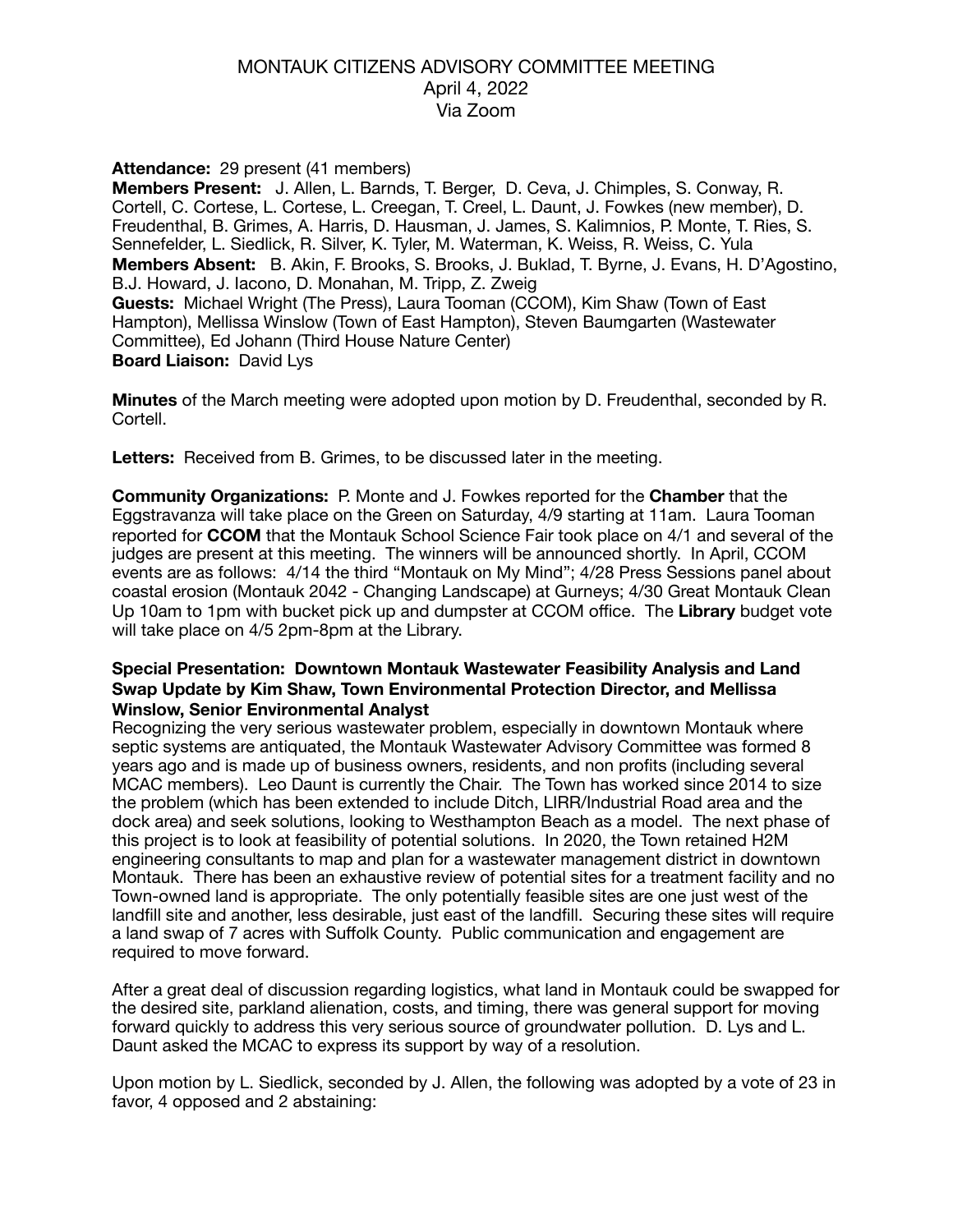## MONTAUK CITIZENS ADVISORY COMMITTEE MEETING April 4, 2022 Via Zoom

### **Resolved, that the Montauk Citizens' Advisory Committee ("MCAC") supports moving ahead as expeditiously as possible with the process of initiating a land swap with Suffolk County in order to site a wastewater treatment facility.**

Those wishing more information should contact L. Daunt or D. Lys.

### **Old Business:**

**Downtown Parking Update:** D. Lys is working with the Highways Department to determine the cost of permeable surfacing. The Town Board has made no decision - perhaps they will by the end of April/early May, otherwise it is unlikely changes can be made before June.

**Airport Update:** D. Lys reported that FAA discussions have been fruitful and plans are on schedule to change the airport status on 5/17-19. Town Board meetings on 4/7 and 4/12 will address Code changes and PPR restrictions, respectively. There was discussion about potential Town acquisition of the Montauk Airport.

**Councilperson's Liaison Report:** At **upcoming Town Board meetings** the following will be discussed: over clearing, peddling (including on beaches), littering and dump control. A public hearing on extending outdoor dining will be held on Thursday, 4/7. **Recycling permits** have expired and there is a one month grace period to get new ones. They are available at the Playhouse from 9:30 am to 12:30 pm and 1 pm to 3:30 pm. **Skate park** construction has begun and completion is projected to be by mid-summer. **Junior Lifeguard program** will return to Ditch this year. **Beach nourishment in downtown Montauk** is moving along beaches have been surveyed and bid award is pending. **Highways** - many projects are ongoing at various locations in Montauk causing disruption. The County has studied **Flamingo**  Road and the possibility of banning parking on the east side of the road. **Benson Preserve**  looking at privately funded plan to remove invasive plants to open up the view of the ocean from OMH; goats may be used. **Road Improvement District** (Rough Riders) should be approved in the next two months. **STOP** (toxic clean up) will take place on 6/25 in Springs and 11/5 in Montauk. D. Lys thanks the Friends of Erin and Mrs. Behan for a great St. Patrick's Day Parade. In response to a request for an update on Code Enforcement staffing, D. Lys acknowledged that there are issues.

**New Business:** P. Monte noted that a committee had been formed for the housing tax referendum and no one from Montauk or the Business Committee was on the committee. D. Lys said Jonathan Yellen is on the committee. B. Grimes raised concerns about the GATR light poles near East Lake which are highly illuminated night and day, posing a problem for many avian species. D. Lys agreed and noted there were many complaints and that Bridget Fleming's office had been contacted (Suffolk County owns the GATRs). Ed Johann said that Third House Nature Preserve had concerns about the impact on avian nocturnals.

The meeting adjourned at 7:50pm upon motion by B. Grimes, seconded by C. Yula.

The next meeting will be held **in person** at the Montauk School on May 2, 2022 at 6pm.

Respectfully submitted, Marcy Wilkov Waterman